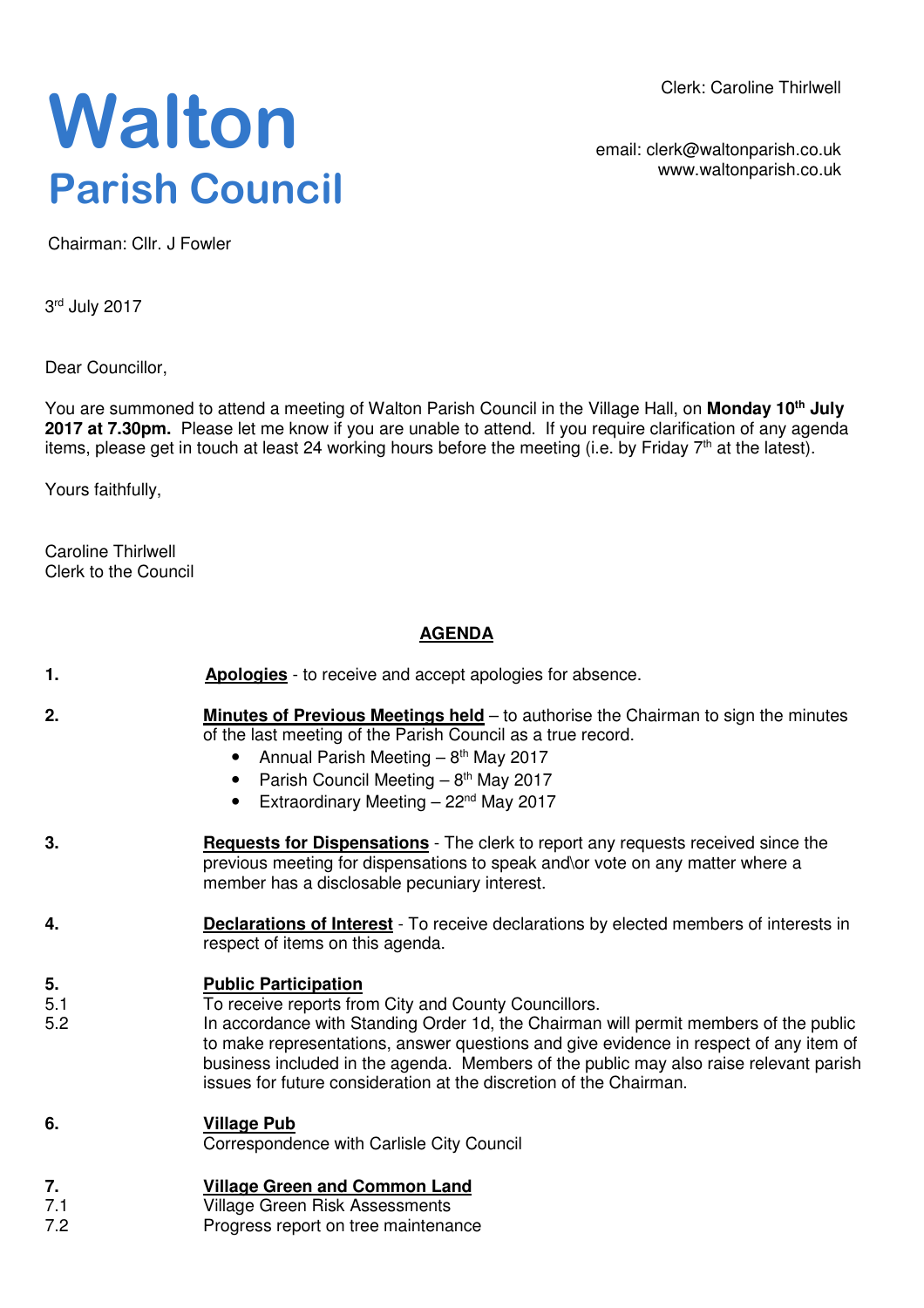7.3 2 requests received to temporarily site a marquee and bouncy castle on the Village Green.

## **8. Planning Matters**

8.1 **PLANNING SUBMISSION 17/0560 - Installation Of External Oil Condenser Boiler And Oil Storage Tank (Received 26/06/17)** Lynwood, Walton, Brampton, CA8 2DH

#### **9. Outside Bodies** - To note a verbal report from representatives of:

- 9.1 Walton Village Hall Management Committee
- 9.2 Save Our Pub

#### **10. Financial Matters**

- 10.1 Update on Bank Access & Statements
- 10.2 Request for funding from Walton Church Committee
- 10.3 Walton Village Hall clock Repair required

#### **11. Council Matters and Agenda Items for Future Meetings**

To receive any urgent issues from Councillors (note – no decisions can be taken on items not on the agenda but they can be placed on a future agenda or noted).

#### **12. Correspondence**

To receive a schedule of correspondence, notices and publications received since the last meeting:

- Carlisle City Council **Summons and reports for the Annual Meeting of**  Carlisle City Council – 15<sup>th</sup> May 2017
- Carlisle City Council **Notice of Executive Key Decisions** 5<sup>th</sup> May 2017
- **60th Brampton Arts Umbrella Newsletter** 9th May 2017
- CALC **CALC May Newsletter** 12th May 2017
- CALC **One Day Common Land Event, 17th July, Castle Green Hotel, Kendal**   $-12^{th}$  May 2017
- Walton Village Hall Management Committee **Village Hall Accounts for 2016-17**  $-15$ <sup>th</sup> May 2017
- CALC **Changes to the 'Green Book' (the National Joint Council for local government services National Agreement on Pay and Conditions of Service**   $handbook) - 16<sup>th</sup> May 2017$
- Carlisle City Council **Agenda & Reports, Regulatory Panel and Licensing Committee**  $-24$ <sup>th</sup> May 2017
- Carlisle City Council **Agenda, Development Control Committee** 31st May 2017
- Carlisle City Council **Agenda & Reports, Community Overview and Scrutiny Panel** – 1<sup>st</sup> June 2017
- Carlisle City Council **Agenda & Reports, Development Control Committee** 2<sup>nd</sup> June 2017
- Carlisle City Council Agenda & Reports, Meeting of the Executive 5<sup>th</sup> June 2017
- Cumbria County Council **Poster advertising cumbriatogether.com** An information hub for anyone who has been affected by crime or anti-social behaviour  $-24$ <sup>th</sup> May 2017
- CALC **Updated briefing note from NALC (L03-17) regarding Data Protection**  $- 24$ <sup>th</sup> May 2017
- CALC **NALC Chief Executive's Bulletin** 24th May 2017
- Great North Air Ambulance **GNAAS e-news Issue 16**
- **61st Brampton Arts Umbrella Newsletter** 29th May 2017